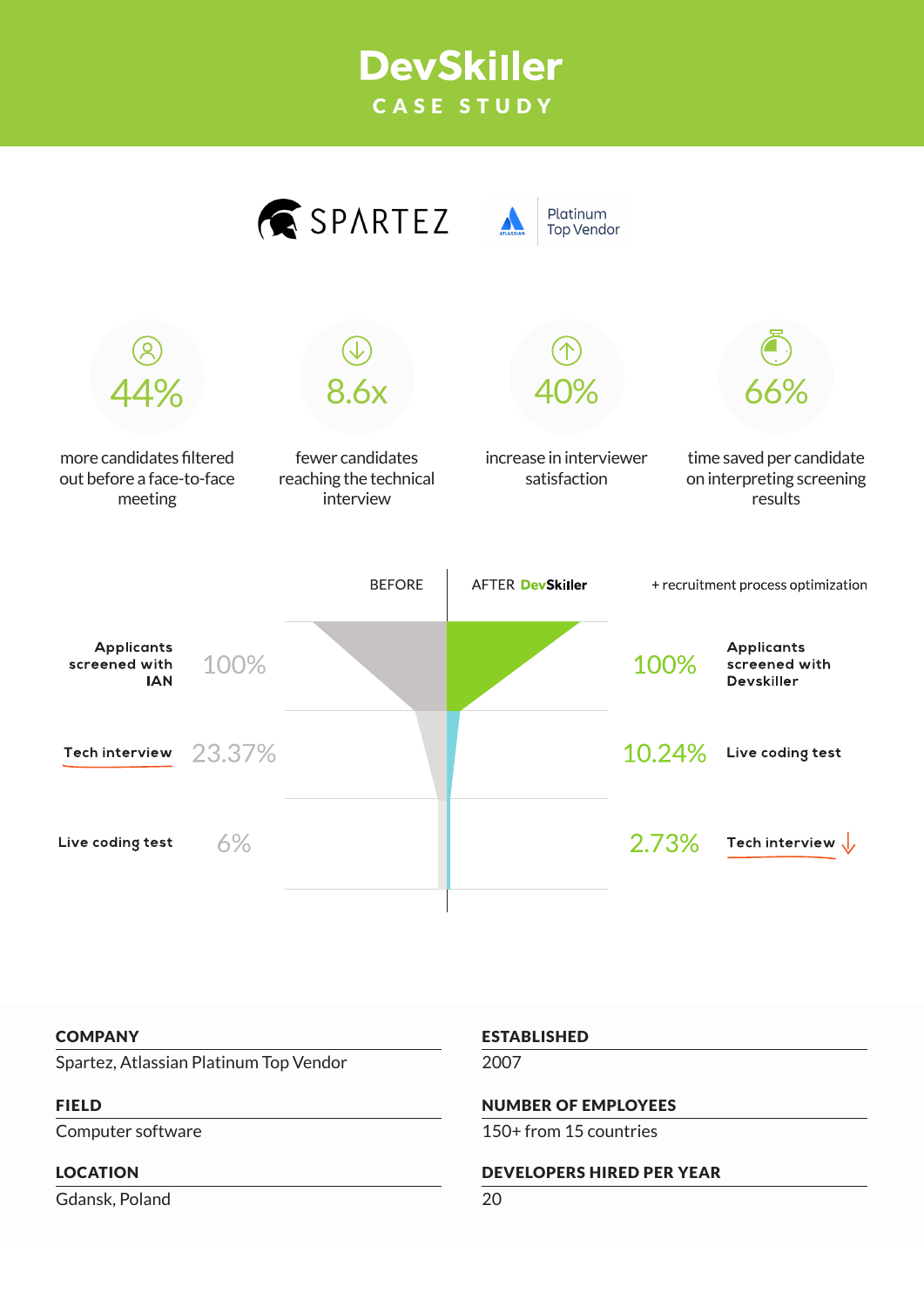Spartez is a Platinum Top Vendor on the Atlassian Marketplace. The company focuses on the Atlassian and agile ecosystem by offering useful tools for both Server and Cloud. They also offer solid support to customers and evaluators.

## TECH SKILLS THEY VALUE



## **CHALLENGES**

## **Inefficient screening**

Before switching to DevSkiller, Spartez used an in-house solution called IAN which integrated with their ATS. However, the solution wasn't able to deliver the results they wanted. 23.36% of candidates passed the IAN technical screening, way too many to maintain an efficient pipeline.

## **Too many interviews**

Because their initial screening procedure wasn't automated, Spartez had a hard time figuring out who they should meet face-to-face. Making a decision on whom to invite based only upon a CV or LinkedIn profile was not an option because Spartez focuses on real skills, experience, and potential.

#### **Too much time wasted on building and maintaining an in-house solution**

Spartez had to spend a lot of time and resources building, improving, and maintaining their system. This meant a lot of work for their developers. Not only that, assessing the results of the initial screening took 15-20 minutes per candidate, which put unnecessary strain on their talent team and Java interviewers.

## THE TRANSITION

"We've replaced a high-maintenance in-house solution with DevSkiller. Our process looks the same, however, the product gives us better performance. The results are also way easier to assess."



PATRYCJA KILJAŃSKA TALENT ACQUISITION SPECIALIST AT SPARTEZ

**Platinum**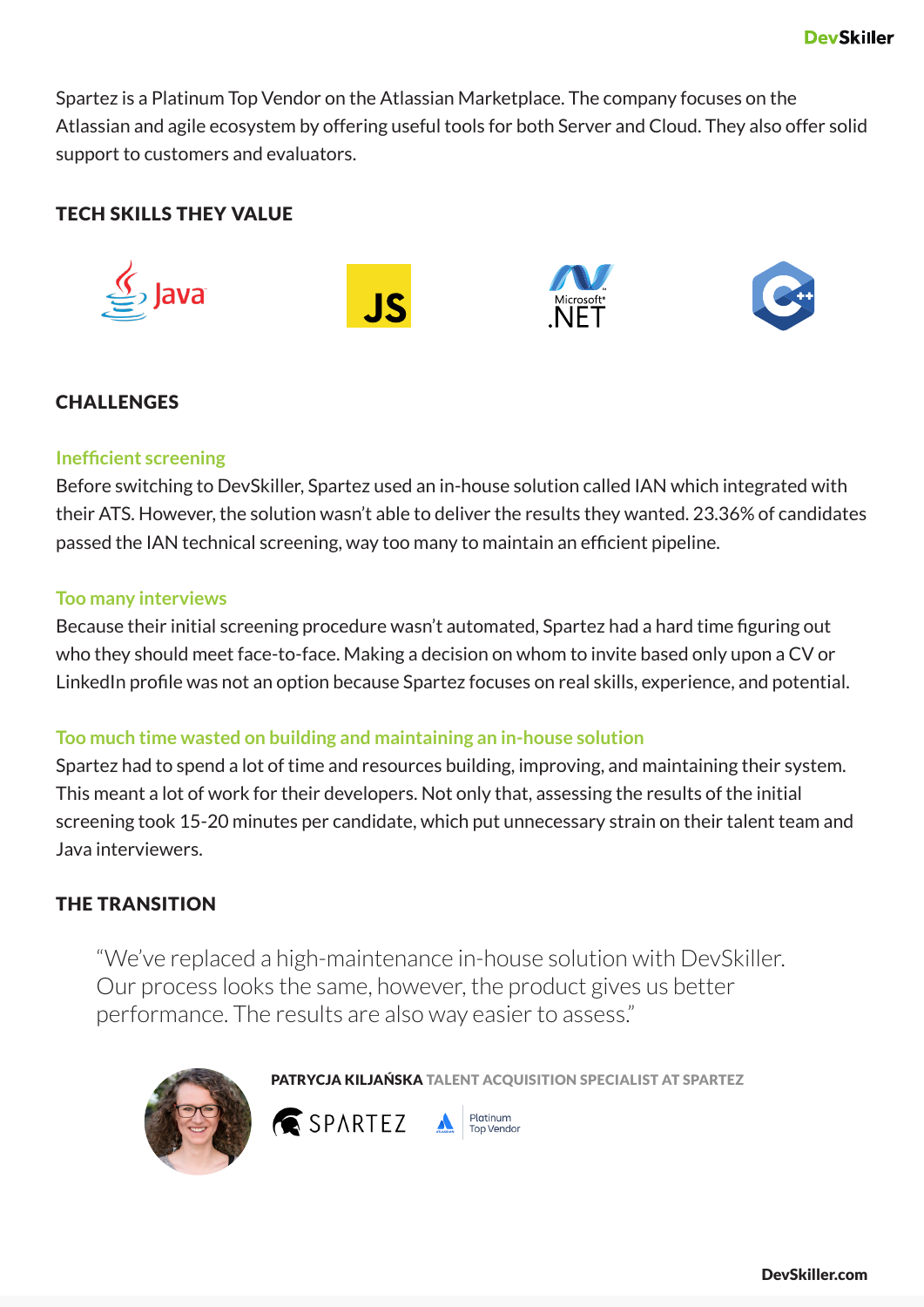In October 2017, Spartez took two major steps to optimize their technical recruitment process:

- They switched from IAN to DevSkiller, Moved the live coding test before the
	- technical interview.



## THE RECRUITMENT PROCESS AT SPARTEZ AFTER IMPLEMENTING DEVSKILLER

## 1. DevSkiller test

A DevSkiller test is now the first step of the technical screening process at Spartez. It means they don't need to invest a lot of time and resources in face-to-face interviews with candidates at such an early stage.

"We give everyone a chance to attempt the test. We do not assess people only by CV and years of experience, we care more about their technical skills and depth of experience."

## 2. Live coding test

The coding test is conducted by one of their engineers. The test takes 1 hour and is comprised of 2 tasks. The candidate receives a set of instructions on how to prepare the coding environment, a basic example, and a system description before going in for the test.

#### 3. Technical interview

The technical interview is an hour-long interview conducted by two Spartez engineers. It covers Java or JavaScript fundamentals and questions about other technical issues and tasks that Spartez developers face on a daily basis.

## 4. Final interview

The final interview is conducted by two development managers or one development manager and the CEO for senior candidates. It's a typical managerial round covering communication, teamwork, motivation, and product based questions.